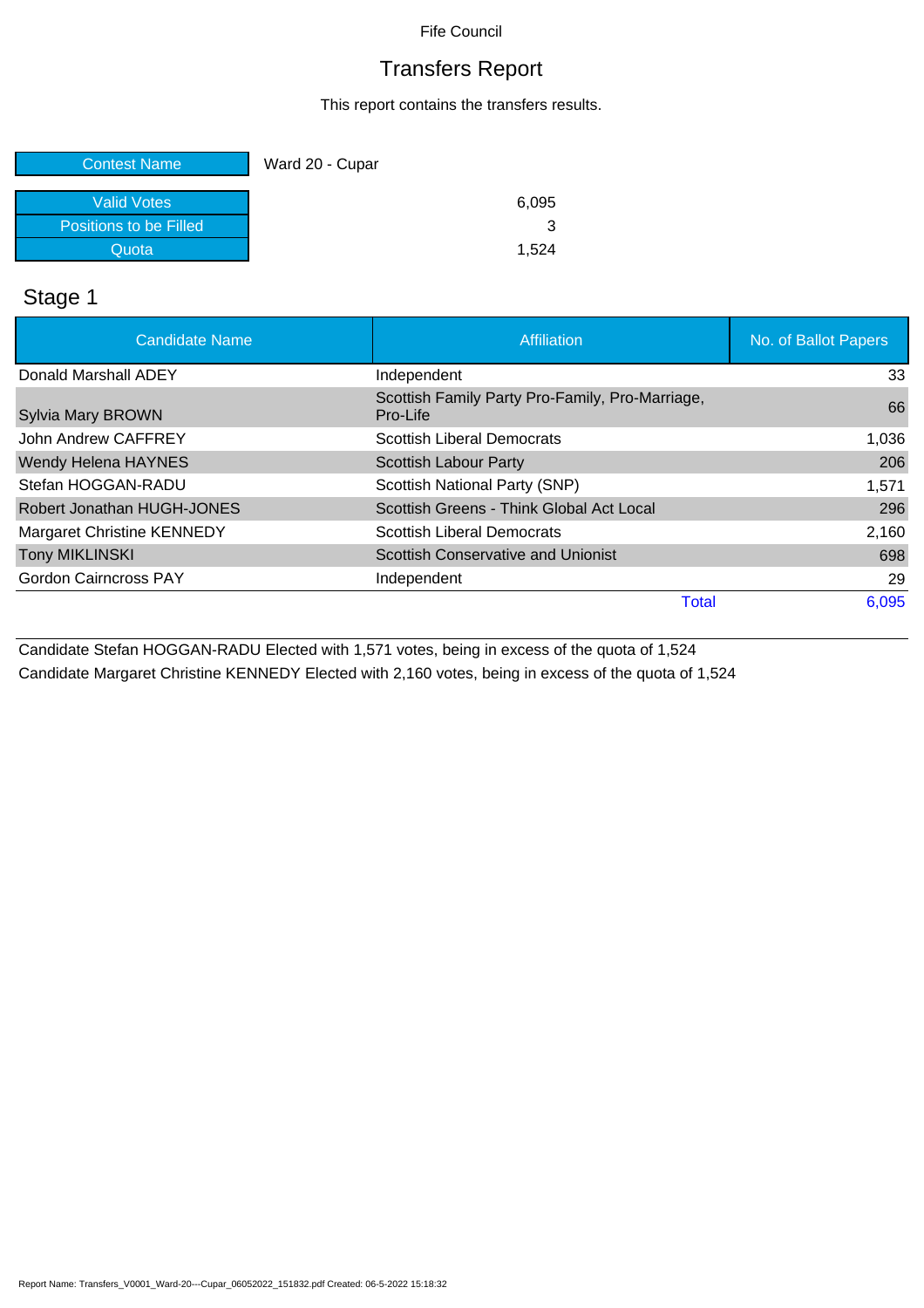# Transfers Report

This report contains the transfers results.

## Stage 2 - Surplus of Margaret Christine KENNEDY 636.00000

| Action                                   | No. of Ballot<br><b>Papers</b> | <b>Transfer Value</b> | <b>Votes Transferred</b> |
|------------------------------------------|--------------------------------|-----------------------|--------------------------|
| <b>Transfer to Donald Marshall ADEY</b>  | 14                             | 0.29444               | 4.12216                  |
| <b>Transfer to Sylvia Mary BROWN</b>     | 11                             | 0.29444               | 3.23884                  |
| Transfer to John Andrew CAFFREY          | 1,559                          | 0.29444               | 459.03196                |
| Transfer to Wendy Helena HAYNES          | 98                             | 0.29444               | 28.85512                 |
| Transfer to Robert Jonathan HUGH-JONES   | 106                            | 0.29444               | 31.21064                 |
| <b>Transfer to Tony MIKLINSKI</b>        | 231                            | 0.29444               | 68.01564                 |
| <b>Transfer to Gordon Cairncross PAY</b> | 13                             | 0.29444               | 3.82772                  |
|                                          |                                |                       |                          |
| No further preference                    | 128                            | 0.29444               | 37.68832                 |
| Not transferred due to rounding          |                                |                       | 0.00960                  |
|                                          | <b>Total</b>                   |                       | 636.00000                |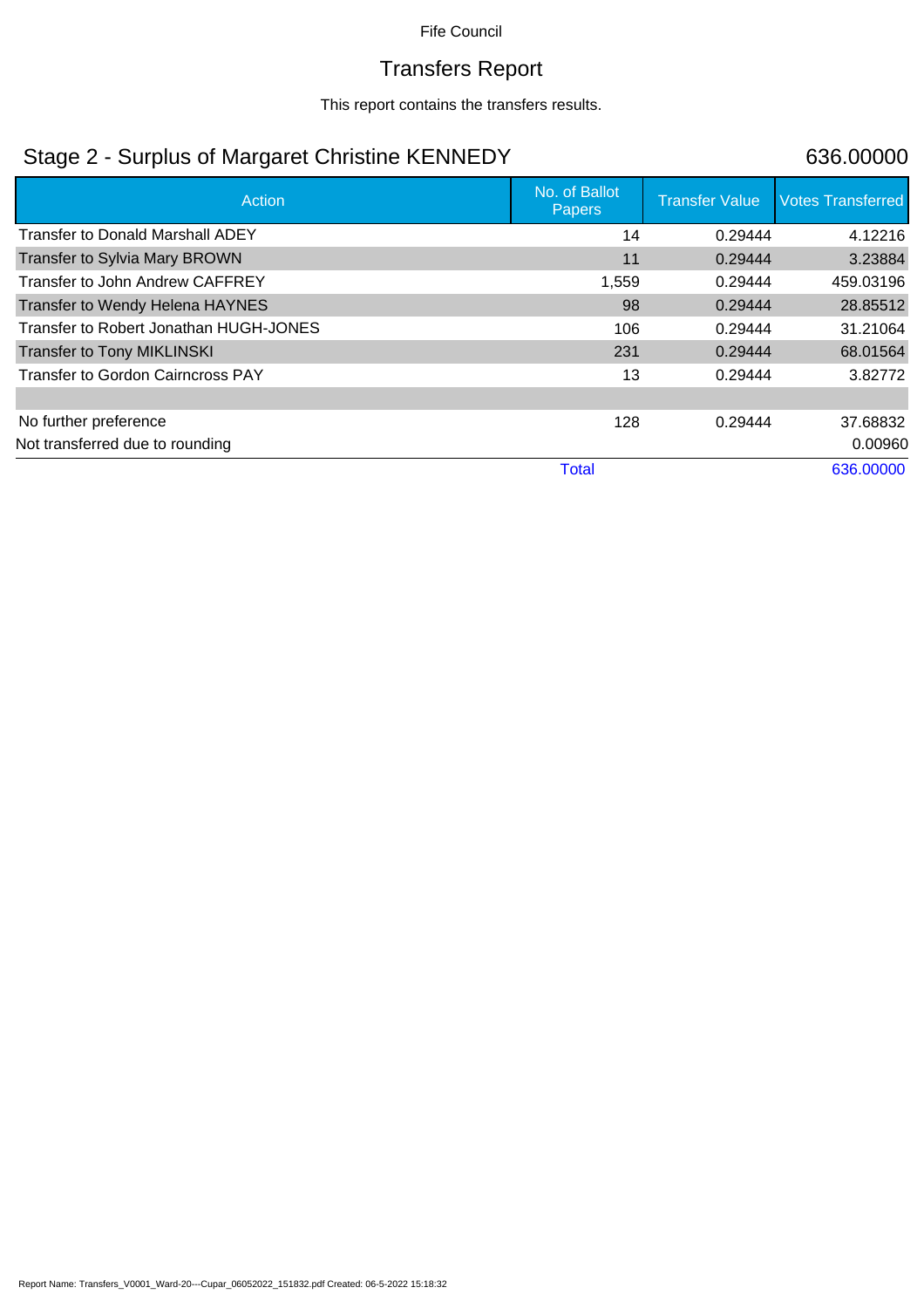# Transfers Report

This report contains the transfers results.

## Stage 3 - Surplus of Stefan HOGGAN-RADU 47.00000

| <b>Action</b>                          | No. of Ballot<br><b>Papers</b> | <b>Transfer Value</b> | <b>Votes Transferred</b> |
|----------------------------------------|--------------------------------|-----------------------|--------------------------|
| Transfer to John Andrew CAFFREY        | 226                            | 0.02991               | 6.75966                  |
| Transfer to Wendy Helena HAYNES        | 131                            | 0.02991               | 3.91821                  |
| Transfer to Robert Jonathan HUGH-JONES | 810                            | 0.02991               | 24.22710                 |
|                                        |                                |                       |                          |
| No further preference                  | 317                            | 0.02991               | 9.48147                  |
| Not transferred due to rounding        |                                |                       | 0.01139                  |
|                                        | Total                          |                       | 47.00000                 |

Report Name: Transfers\_V0001\_Ward-20---Cupar\_06052022\_151832.pdf Created: 06-5-2022 15:18:32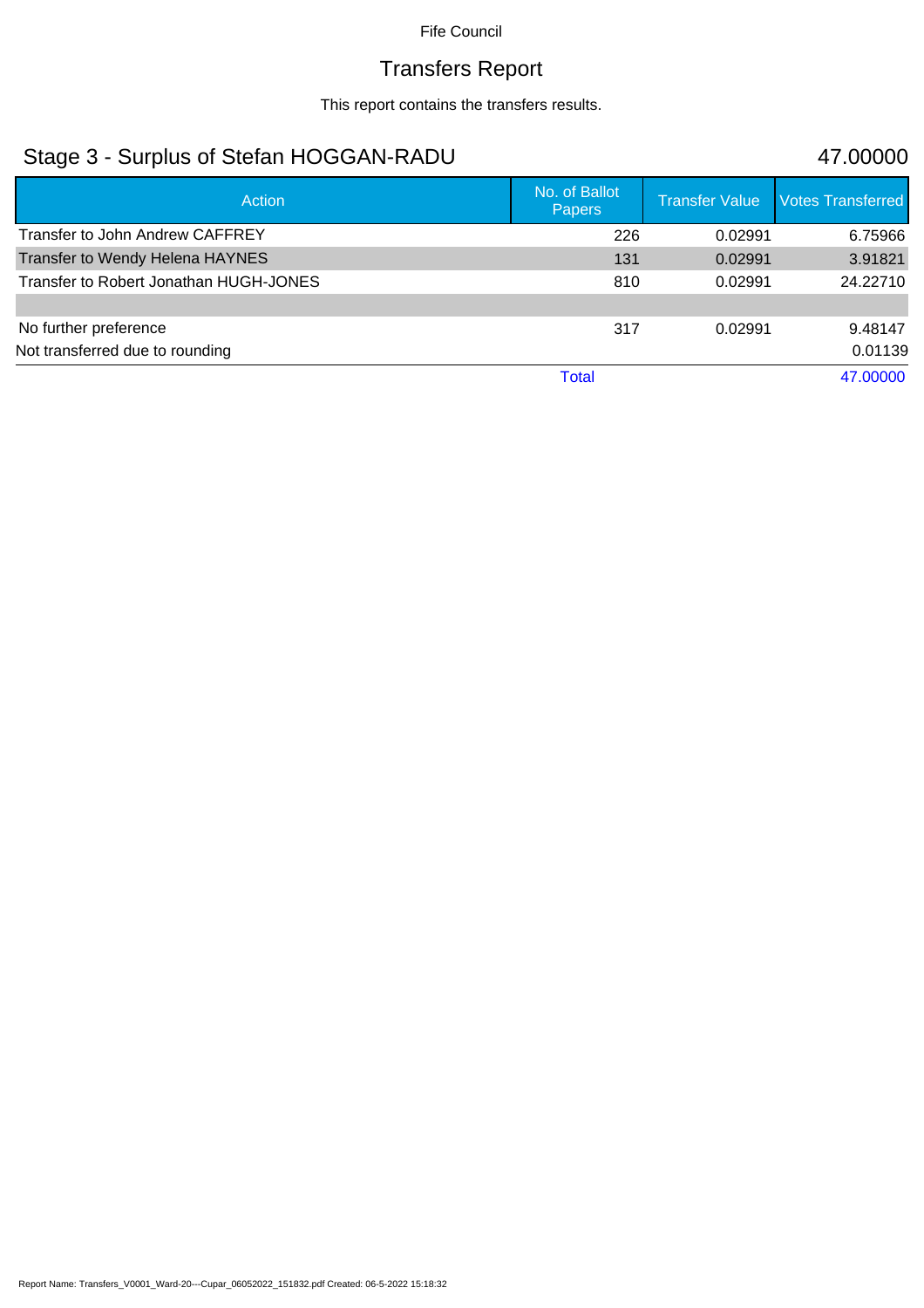# Transfers Report

This report contains the transfers results.

# Stage 4 - Exclusion of Gordon Cairncross PAY 33.57547

| <b>Action</b>                           | No. of Ballot<br><b>Papers</b> | <b>Transfer Value</b> | <b>Votes Transferred</b> |
|-----------------------------------------|--------------------------------|-----------------------|--------------------------|
| <b>Transfer to Donald Marshall ADEY</b> | 13                             | 1.00000               | 13.00000                 |
| Transfer to Sylvia Mary BROWN           | 1                              | 1.00000               | 1.00000                  |
| Transfer to Wendy Helena HAYNES         | 3                              | 1.00000               | 3.00000                  |
| Transfer to Robert Jonathan HUGH-JONES  | 9                              | 1.00000               | 9.00000                  |
| <b>Transfer to Tony MIKLINSKI</b>       | 3                              | 1.00000               | 3.00000                  |
| Transfer to John Andrew CAFFREY         | 6                              | 0.29444               | 1.76664                  |
| Transfer to Wendy Helena HAYNES         | 2                              | 0.29444               | 0.58888                  |
| Transfer to Robert Jonathan HUGH-JONES  | 2                              | 0.29444               | 0.58888                  |
| <b>Transfer to Tony MIKLINSKI</b>       | 2                              | 0.29444               | 0.58888                  |
| <b>Transfer to Donald Marshall ADEY</b> | 10                             | 0.02991               | 0.29910                  |
| Transfer to Sylvia Mary BROWN           | 3                              | 0.02991               | 0.08973                  |
| Transfer to John Andrew CAFFREY         | 1                              | 0.02991               | 0.02991                  |
| Transfer to Wendy Helena HAYNES         |                                | 0.02991               | 0.02991                  |
| Transfer to Robert Jonathan HUGH-JONES  | $\overline{4}$                 | 0.02991               | 0.11964                  |
| <b>Transfer to Tony MIKLINSKI</b>       |                                | 0.02991               | 0.02991                  |
|                                         |                                |                       |                          |
| No further preference                   |                                | 0.29444               | 0.29444                  |
| No further preference                   | 5                              | 0.02991               | 0.14955                  |
| Not transferred due to rounding         |                                |                       | 0.00000                  |
|                                         | <b>Total</b>                   |                       | 33.57547                 |

Report Name: Transfers\_V0001\_Ward-20---Cupar\_06052022\_151832.pdf Created: 06-5-2022 15:18:32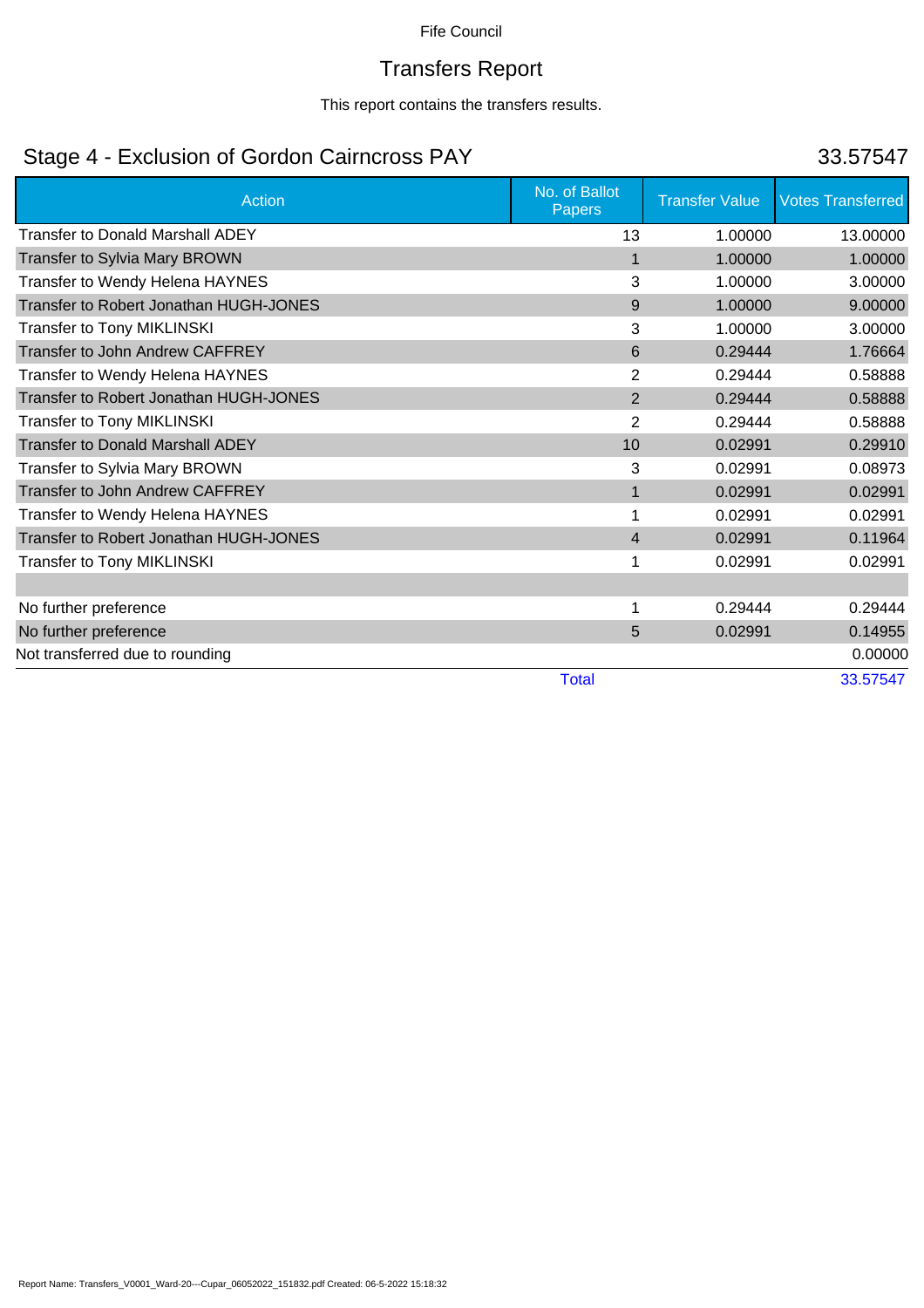# Transfers Report

This report contains the transfers results.

## Stage 5 - Exclusion of Donald Marshall ADEY 51.01946

| <b>Action</b>                          | No. of Ballot<br>Papers | <b>Transfer Value</b> | <b>Votes Transferred</b> |
|----------------------------------------|-------------------------|-----------------------|--------------------------|
| Transfer to Sylvia Mary BROWN          | 9                       | 1.00000               | 9.00000                  |
| Transfer to John Andrew CAFFREY        | 9                       | 1.00000               | 9.00000                  |
| Transfer to Wendy Helena HAYNES        | 3                       | 1.00000               | 3.00000                  |
| Transfer to Robert Jonathan HUGH-JONES | 10                      | 1.00000               | 10.00000                 |
| <b>Transfer to Tony MIKLINSKI</b>      | 4                       | 1.00000               | 4.00000                  |
| Transfer to Sylvia Mary BROWN          | $\overline{2}$          | 0.29444               | 0.58888                  |
| Transfer to John Andrew CAFFREY        | 4                       | 0.29444               | 1.17776                  |
| Transfer to Wendy Helena HAYNES        | $\mathbf{1}$            | 0.29444               | 0.29444                  |
| Transfer to Robert Jonathan HUGH-JONES | $\overline{2}$          | 0.29444               | 0.58888                  |
| <b>Transfer to Tony MIKLINSKI</b>      | $\mathbf{1}$            | 0.29444               | 0.29444                  |
| Transfer to Sylvia Mary BROWN          | 6                       | 0.02991               | 0.17946                  |
| Transfer to John Andrew CAFFREY        | $\mathbf{1}$            | 0.02991               | 0.02991                  |
| Transfer to Wendy Helena HAYNES        | 4                       | 0.02991               | 0.11964                  |
| Transfer to Robert Jonathan HUGH-JONES | 6                       | 0.02991               | 0.17946                  |
| <b>Transfer to Tony MIKLINSKI</b>      |                         | 0.02991               | 0.02991                  |
|                                        |                         |                       |                          |
| No further preference                  | 11                      | 1.00000               | 11.00000                 |
| No further preference                  | $\overline{4}$          | 0.29444               | 1.17776                  |
| No further preference                  | 12                      | 0.02991               | 0.35892                  |
| Not transferred due to rounding        |                         |                       | 0.00000                  |
|                                        | <b>Total</b>            |                       | 51.01946                 |